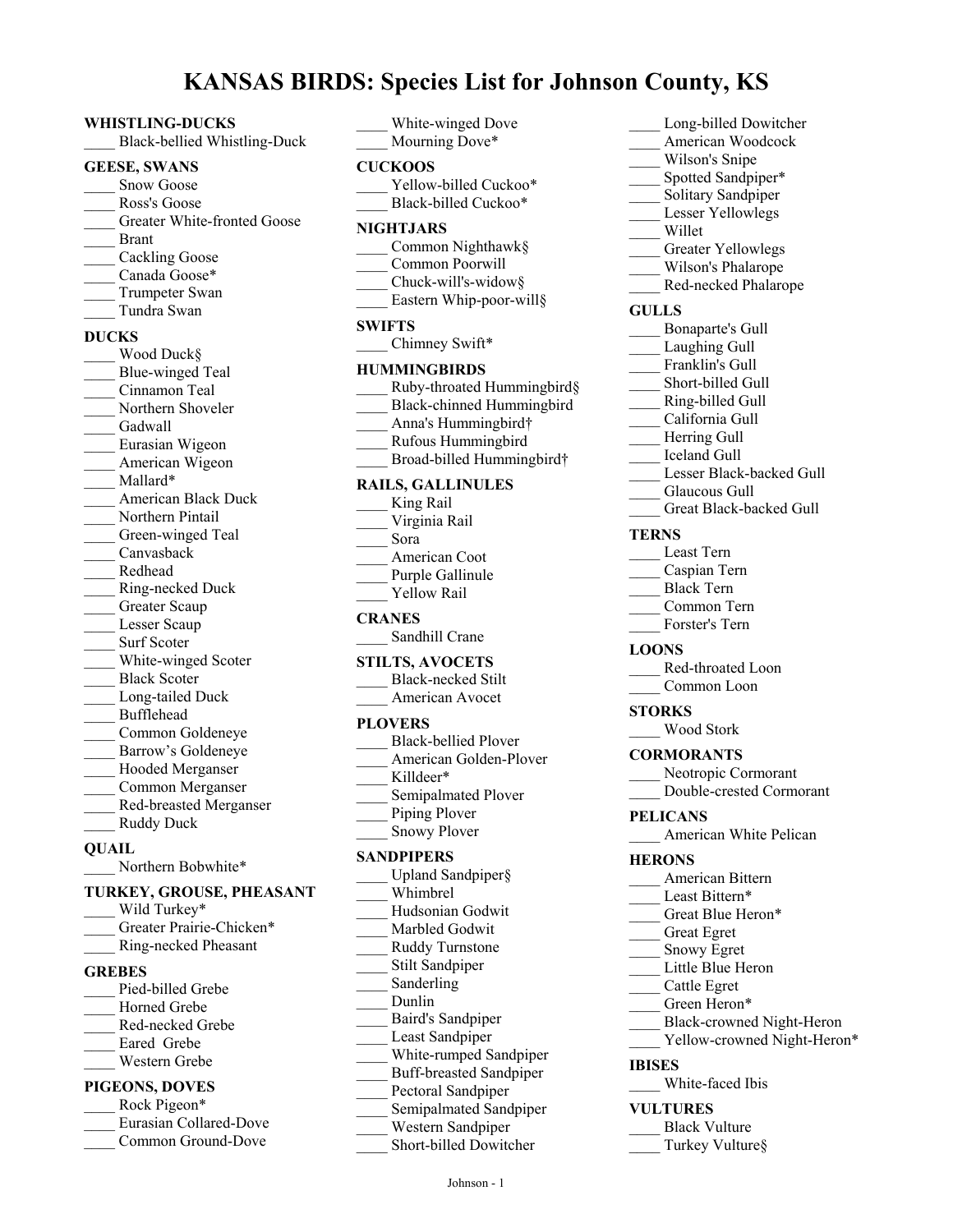# **OSPREY, HAWKS, KITES, EAGLES**

- Osprey Swallow-tailed Kite Golden Eagle Northern Harrier \_\_\_\_ Sharp-shinned Hawk Cooper's Hawk\* \_\_\_\_ Northern Goshawk Bald Eagle\* Mississippi Kite\* \_\_\_\_ Harris's Hawk† Red-shouldered Hawk\* Broad-winged Hawk\* Swainson's Hawk\* \_\_\_\_ Red-tailed Hawk\* \_\_\_\_ Rough-legged Hawk
- Ferruginous Hawk
- **BARN OWLS**
- Barn Owl\*

#### **OWLS**

- Eastern Screech-Owl§ Great Horned Owl\* \_\_\_\_ Snowy Owl
- \_\_\_\_ Burrowing Owl
- Barred Owl\*
- Long-eared Owl
- Short-eared Owl
- Northern Saw-whet Owl

# **KINGFISHERS**

Belted Kingfisher\*

# **WOODPECKERS**

- \_\_\_\_ Red-headed Woodpecker\*
- Red-bellied Woodpecker\* Yellow-bellied Sapsucker
- Downy Woodpecker\*
- Hairy Woodpecker\*
- Northern Flicker\*
- Pileated Woodpecker\*
- 

# **FALCONS**

| American Kestrel* |
|-------------------|
| Merlin            |
| Peregrine Falcon  |
| Prairie Falcon    |

# **FLYCATCHERS**

| Great Crested Flycatcher*  |
|----------------------------|
| Western Kingbird*          |
| Eastern Kingbird*          |
| Scissor-tailed Flycatcher* |
| Olive-sided Flycatcher     |
| Eastern Wood-Pewee*        |
| Yellow-bellied Flycatcher  |
| Acadian Flycatcher         |
| Alder Flycatcher           |
| Willow Flycatcher§         |
| Least Flycatcher           |

# Eastern Phoebe\* Vermilion Flycatcher **VIREOS** White-eyed Vireo\* Bell's Vireo\* Yellow-throated Vireo§ \_\_\_\_ Blue-headed Vireo Philadelphia Vireo

- Warbling Vireo\*
- Red-eyed Vireo\*

#### **SHRIKES**

Loggerhead Shrike\* Northern Shrike

# **JAYS, MAGPIES, CROWS**

- Blue Jay\*
- \_\_\_\_ Clark's Nutcracker
- \_\_\_\_ Black-billed Magpie American Crow\*
- \_\_\_\_ Fish Crow

#### **CHICKADEES, TITMICE**

- Black-capped Chickadee\*
- \_\_\_\_ Tufted Titmouse\*

#### **LARKS**

Horned Lark\*

#### **SWALLOWS**

| Bank Swallow*            |
|--------------------------|
| Tree Swallow*            |
| Violet-green Swallow     |
| N. Rough-winged Swallow* |
| Purple Martin*           |
| Barn Swallow*            |
| Cliff Swallow*           |

Cave Swallow

#### **KINGLETS**

| Ruby-crowned Kinglet   |
|------------------------|
| Golden-crowned Kinglet |

#### **WAXWINGS**

\_\_\_\_ Bohemian Waxwing \_\_\_\_ Cedar Waxwing\*

#### **NUTHATCHES**

| Red-breasted Nuthatch              |
|------------------------------------|
| White-breasted Nuthatch*           |
| Brown-headed Nuthatch <sup>+</sup> |

# **CREEPERS**

| <b>Brown Creeper</b> |  |
|----------------------|--|
|----------------------|--|

#### **GNATCATCHERS**

Blue-gray Gnatcatcher\*

#### **WRENS** \_\_\_\_ Rock Wren

- House Wren\*
- Winter Wren
- Sedge Wren
- Marsh Wren
- Carolina Wren\*
	- Bewick's Wren\*

Johnson - 2

# **THRASHERS**

- Gray Catbird\*
- Brown Thrasher\*
- Northern Mockingbird\*

## **STARLINGS**

European Starling\*

#### **THRUSHES**

- Eastern Bluebird\*
- Mountain Bluebird
- Townsend's Solitaire
- \_\_\_\_ Veery
- Gray-cheeked Thrush
- \_\_\_\_ Swainson's Thrush
- Hermit Thrush
- \_\_\_\_ Wood Thrush\*
- American Robin\*
- Varied Thrush

#### **OLD WORLD SPARROWS**

House Sparrow\*

## **PIPITS**

| American Pipit  |  |
|-----------------|--|
| Sprague's Pipit |  |

#### **FINCHES**

- \_\_\_\_ Evening Grosbeak
- Pine Grosbeak
- House Finch\*
- Purple Finch
- Common Redpoll
- \_\_\_\_ Red Crossbill
- \_\_\_\_ White-winged Crossbill
- Pine Siskin\*
- Lesser Goldfinch American Goldfinch\*

# **LONGSPURS**

- Lapland Longspur
- \_\_\_\_ Chestnut-collared Longspur
- \_\_\_\_ Smith's Longspur

# **SPARROWS**

- Bachman's Sparrow†
- Grasshopper Sparrow\*

Lark Bunting Chipping Sparrow\* Clay-colored Sparrow Field Sparrow\* Fox Sparrow

Black-throated Sparrow Lark Sparrow\*

> American Tree Sparrow Dark-eyed Junco White-crowned Sparrow

Harris's Sparrow White-throated Sparrow

Vesper Sparrow LeConte's Sparrow Nelson's Sparrow \_\_\_\_ Baird's Sparrow Henslow's Sparrow